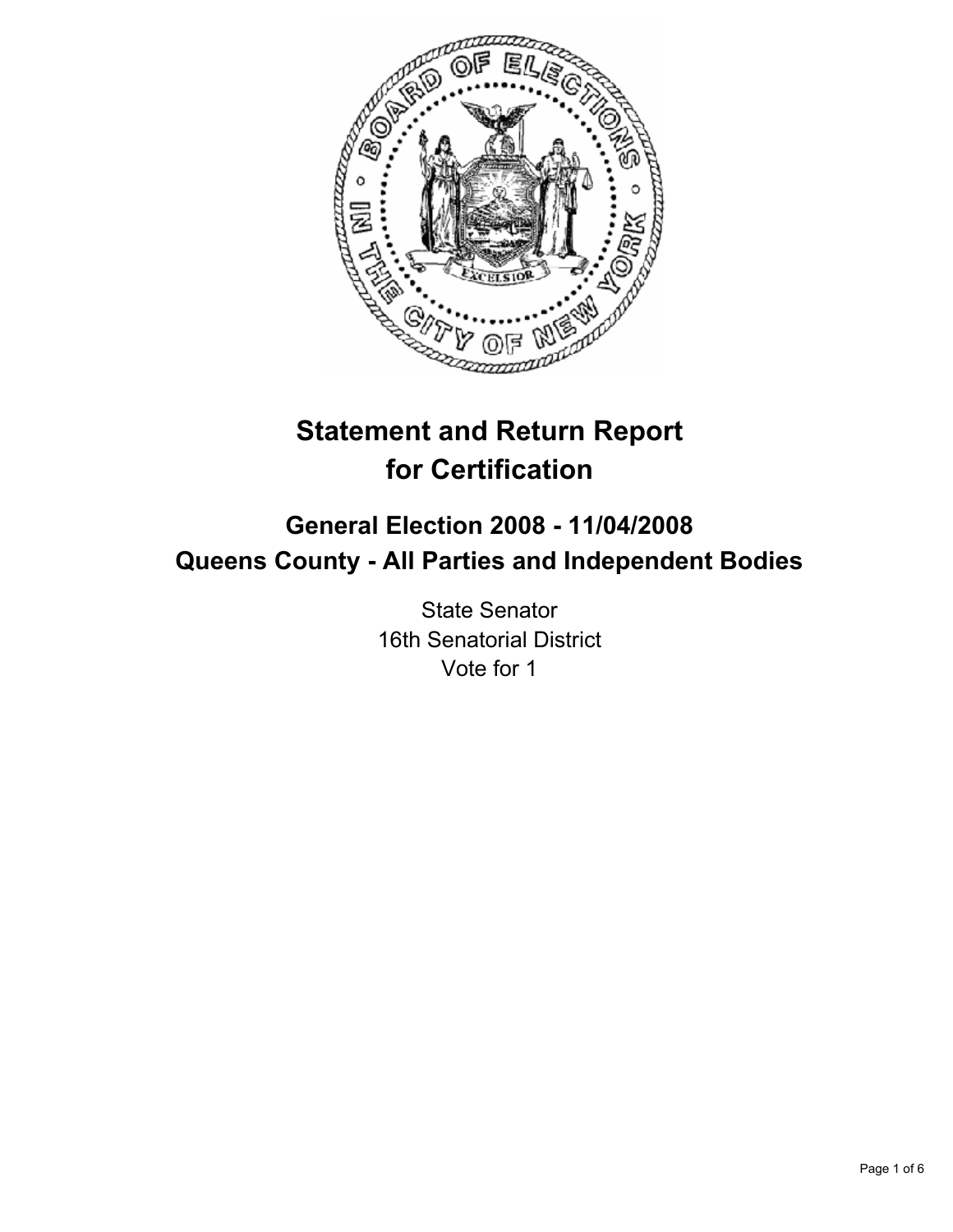

| <b>PUBLIC COUNTER</b>                | 17,496 |
|--------------------------------------|--------|
| <b>EMERGENCY</b>                     | 12     |
| ABSENTEE/MILITARY                    | 447    |
| AFFIDAVIT                            | 591    |
| <b>Total Ballots</b>                 | 18,651 |
| TOBY ANN STAVISKY (DEMOCRATIC)       | 8,498  |
| PETER A KOO (REPUBLICAN)             | 4,835  |
| PETER A KOO (INDEPENDENCE)           | 753    |
| PETER A KOO (CONSERVATIVE)           | 266    |
| TOBY ANN STAVISKY (WORKING FAMILIES) | 240    |
| <b>Total Votes</b>                   | 14,592 |
| Unrecorded                           | 4.059  |

**Assembly District 24**

| PUBLIC COUNTER                       | 13,339 |
|--------------------------------------|--------|
| <b>EMERGENCY</b>                     | 167    |
| ABSENTEE/MILITARY                    | 399    |
| <b>AFFIDAVIT</b>                     | 306    |
| <b>Total Ballots</b>                 | 14,316 |
| TOBY ANN STAVISKY (DEMOCRATIC)       | 8,029  |
| PETER A KOO (REPUBLICAN)             | 2,970  |
| PETER A KOO (INDEPENDENCE)           | 256    |
| PETER A KOO (CONSERVATIVE)           | 276    |
| TOBY ANN STAVISKY (WORKING FAMILIES) | 260    |
| <b>Total Votes</b>                   | 11,791 |
| Unrecorded                           | 2.525  |

| <b>PUBLIC COUNTER</b>                | 4,269 |
|--------------------------------------|-------|
| <b>EMERGENCY</b>                     |       |
| ABSENTEE/MILITARY                    | 109   |
| <b>AFFIDAVIT</b>                     | 80    |
| <b>Total Ballots</b>                 | 4,542 |
| TOBY ANN STAVISKY (DEMOCRATIC)       | 2,325 |
| PETER A KOO (REPUBLICAN)             | 1,069 |
| PETER A KOO (INDEPENDENCE)           | 112   |
| PETER A KOO (CONSERVATIVE)           | 84    |
| TOBY ANN STAVISKY (WORKING FAMILIES) | 69    |
| <b>Total Votes</b>                   | 3,659 |
| Unrecorded                           | 883   |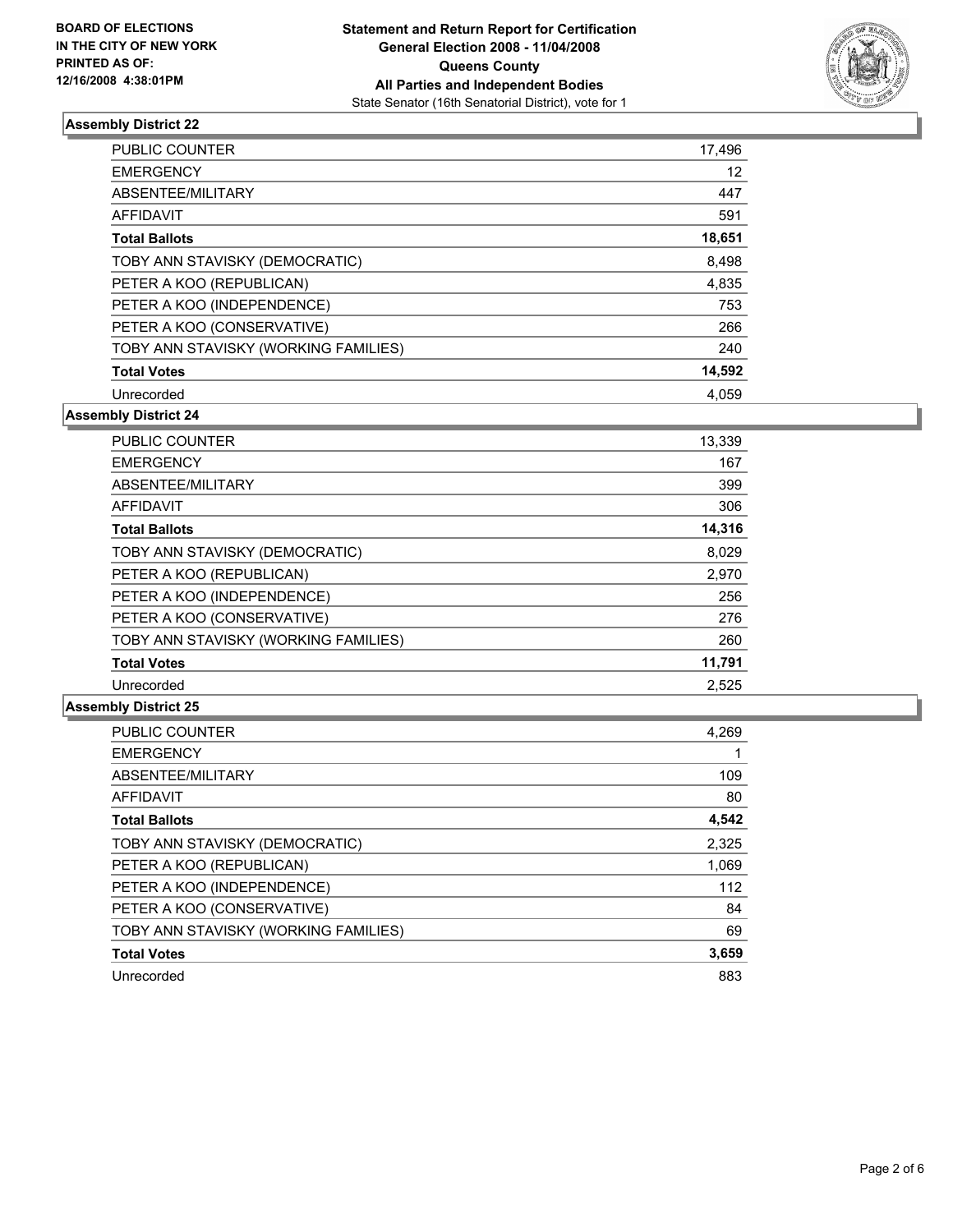

| <b>PUBLIC COUNTER</b>                | 12,698 |
|--------------------------------------|--------|
| <b>EMERGENCY</b>                     | 58     |
| ABSENTEE/MILITARY                    | 490    |
| AFFIDAVIT                            | 261    |
| <b>Total Ballots</b>                 | 13,561 |
| TOBY ANN STAVISKY (DEMOCRATIC)       | 8,120  |
| PETER A KOO (REPUBLICAN)             | 2,790  |
| PETER A KOO (INDEPENDENCE)           | 195    |
| PETER A KOO (CONSERVATIVE)           | 199    |
| TOBY ANN STAVISKY (WORKING FAMILIES) | 233    |
| <b>Total Votes</b>                   | 11,537 |
| Unrecorded                           | 2.024  |

**Assembly District 27**

| <b>PUBLIC COUNTER</b>                | 15,894 |
|--------------------------------------|--------|
| <b>EMERGENCY</b>                     | 105    |
| ABSENTEE/MILITARY                    | 354    |
| <b>AFFIDAVIT</b>                     | 487    |
| <b>Total Ballots</b>                 | 17,156 |
| TOBY ANN STAVISKY (DEMOCRATIC)       | 10,024 |
| PETER A KOO (REPUBLICAN)             | 2,736  |
| PETER A KOO (INDEPENDENCE)           | 207    |
| PETER A KOO (CONSERVATIVE)           | 192    |
| TOBY ANN STAVISKY (WORKING FAMILIES) | 340    |
| <b>Total Votes</b>                   | 13,499 |
| Unrecorded                           | 3,657  |

| <b>PUBLIC COUNTER</b>                | 15,247 |
|--------------------------------------|--------|
| <b>EMERGENCY</b>                     | 13     |
| ABSENTEE/MILITARY                    | 545    |
| <b>AFFIDAVIT</b>                     | 492    |
| <b>Total Ballots</b>                 | 16,538 |
| TOBY ANN STAVISKY (DEMOCRATIC)       | 9.078  |
| PETER A KOO (REPUBLICAN)             | 3,327  |
| PETER A KOO (INDEPENDENCE)           | 295    |
| PETER A KOO (CONSERVATIVE)           | 222    |
| TOBY ANN STAVISKY (WORKING FAMILIES) | 369    |
| <b>Total Votes</b>                   | 13,291 |
| Unrecorded                           | 3.247  |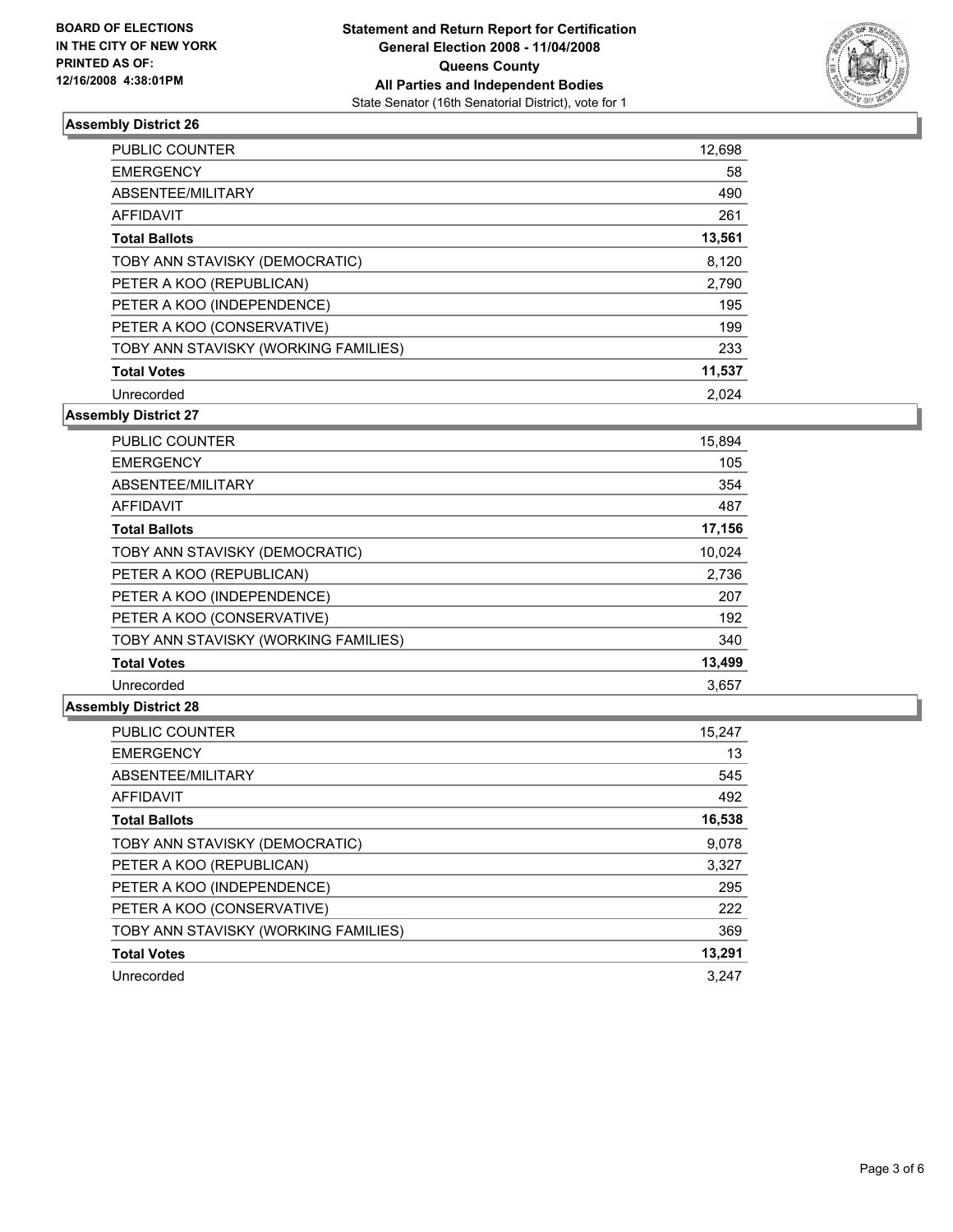

| <b>PUBLIC COUNTER</b>                | 107 |
|--------------------------------------|-----|
| <b>EMERGENCY</b>                     |     |
| ABSENTEE/MILITARY                    | 4   |
| AFFIDAVIT                            |     |
| <b>Total Ballots</b>                 | 111 |
| TOBY ANN STAVISKY (DEMOCRATIC)       | 57  |
| PETER A KOO (REPUBLICAN)             | 36  |
| PETER A KOO (INDEPENDENCE)           |     |
| PETER A KOO (CONSERVATIVE)           |     |
| TOBY ANN STAVISKY (WORKING FAMILIES) |     |
| <b>Total Votes</b>                   | 96  |
| Unrecorded                           | 15  |

**Assembly District 34**

| PUBLIC COUNTER                       | 814 |
|--------------------------------------|-----|
| <b>EMERGENCY</b>                     | 0   |
| ABSENTEE/MILITARY                    | 10  |
| <b>AFFIDAVIT</b>                     | 41  |
| <b>Total Ballots</b>                 | 871 |
| TOBY ANN STAVISKY (DEMOCRATIC)       | 426 |
| PETER A KOO (REPUBLICAN)             | 174 |
| PETER A KOO (INDEPENDENCE)           | 18  |
| PETER A KOO (CONSERVATIVE)           | 9   |
| TOBY ANN STAVISKY (WORKING FAMILIES) | 18  |
| <b>Total Votes</b>                   | 645 |
| Unrecorded                           | 226 |

| <b>PUBLIC COUNTER</b>                | 5,258 |
|--------------------------------------|-------|
| <b>EMERGENCY</b>                     | 3     |
| ABSENTEE/MILITARY                    | 122   |
| <b>AFFIDAVIT</b>                     | 245   |
| <b>Total Ballots</b>                 | 5,682 |
| TOBY ANN STAVISKY (DEMOCRATIC)       | 2,830 |
| PETER A KOO (REPUBLICAN)             | 1,228 |
| PETER A KOO (INDEPENDENCE)           | 133   |
| PETER A KOO (CONSERVATIVE)           | 84    |
| TOBY ANN STAVISKY (WORKING FAMILIES) | 91    |
| <b>Total Votes</b>                   | 4,366 |
| Unrecorded                           | 1.316 |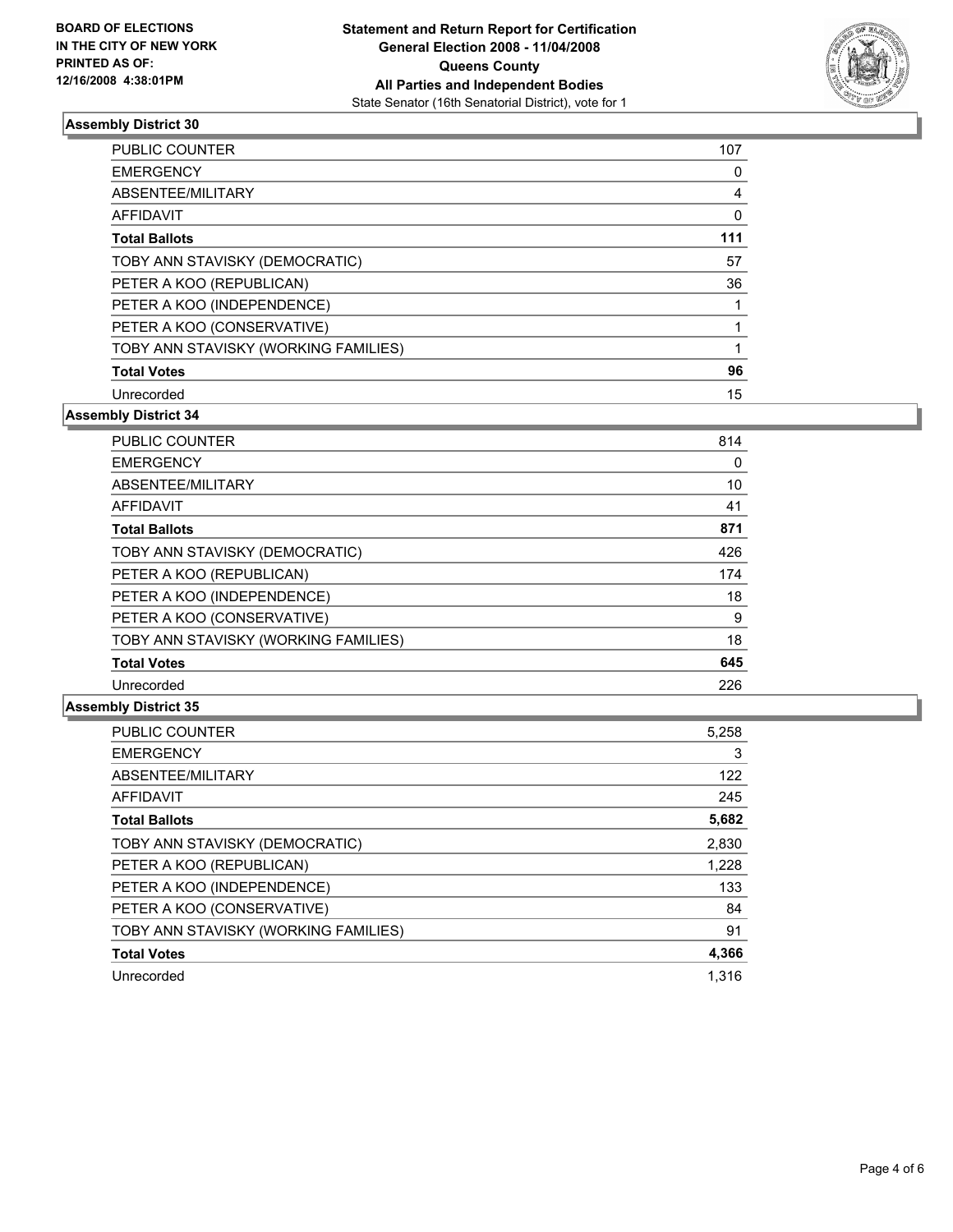

| PUBLIC COUNTER                       | 95  |
|--------------------------------------|-----|
| <b>EMERGENCY</b>                     | 11  |
| ABSENTEE/MILITARY                    | 3   |
| AFFIDAVIT                            |     |
| <b>Total Ballots</b>                 | 113 |
| TOBY ANN STAVISKY (DEMOCRATIC)       | 66  |
| PETER A KOO (REPUBLICAN)             | 12  |
| PETER A KOO (INDEPENDENCE)           | 0   |
| PETER A KOO (CONSERVATIVE)           | 2   |
| TOBY ANN STAVISKY (WORKING FAMILIES) | 2   |
| <b>Total Votes</b>                   | 82  |
| Unrecorded                           | 31  |